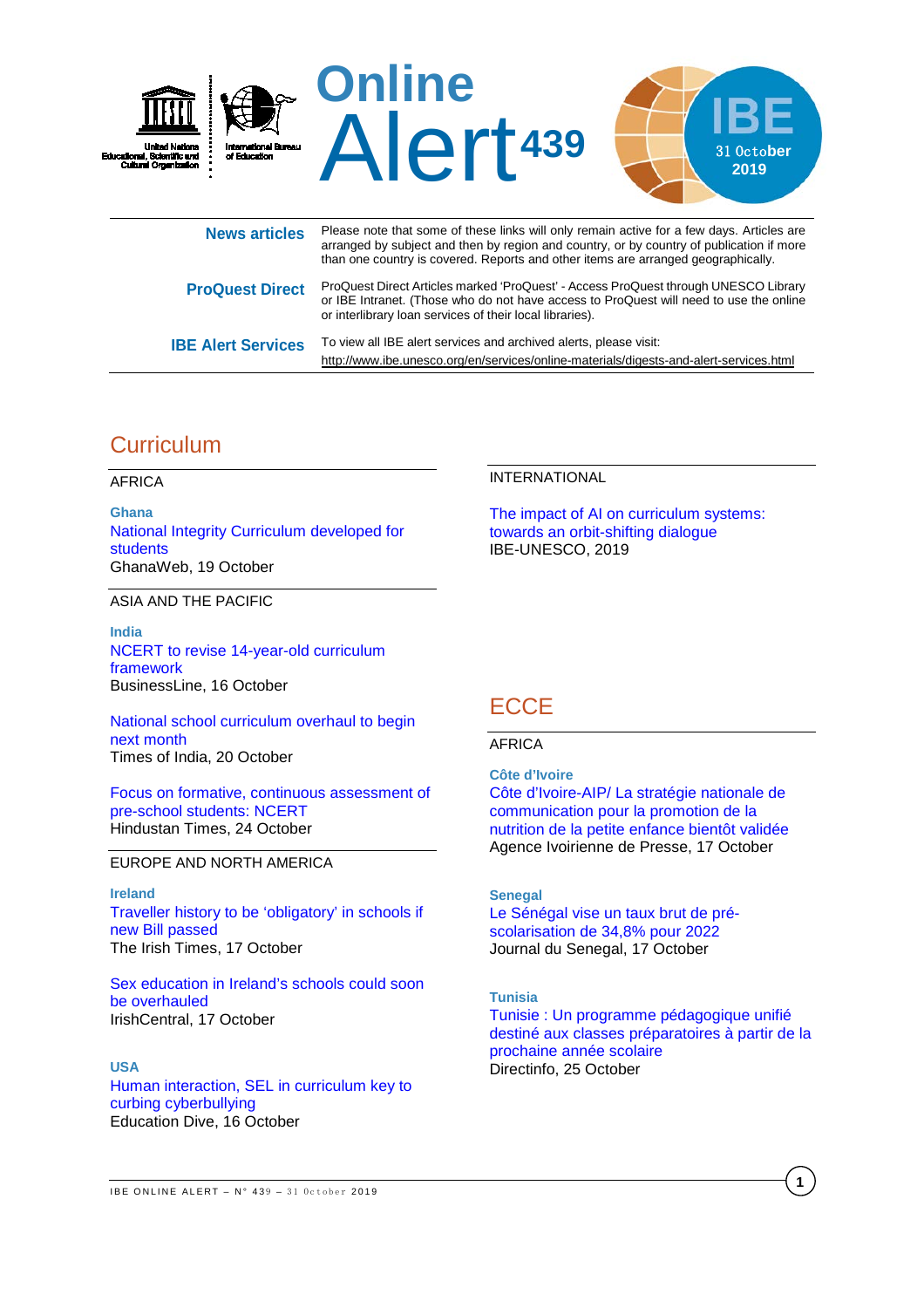#### **Morocco**

[Le Maroc commence à récolter les premiers](https://lematin.ma/journal/2019/maroc-commence-recolter-premiers-fruits-strategie-visant-generaliser-lenseignement-prescolaire/325189.html)  [fruits de sa stratégie visant à généraliser](https://lematin.ma/journal/2019/maroc-commence-recolter-premiers-fruits-strategie-visant-generaliser-lenseignement-prescolaire/325189.html)  [l'enseignement préscolaire](https://lematin.ma/journal/2019/maroc-commence-recolter-premiers-fruits-strategie-visant-generaliser-lenseignement-prescolaire/325189.html) Lematin.ma, 24 October

### ASIA AND THE PACIFIC

#### **Israel**

[OCDE: le personnel des jardins d'enfants en](http://www1.alliancefr.com/actualites/ocde-le-personnel-des-jardins-denfants-en-israel-a-le-plus-gros-retard-en-education-6081519)  [Israël a le plus gros retard en éducation](http://www1.alliancefr.com/actualites/ocde-le-personnel-des-jardins-denfants-en-israel-a-le-plus-gros-retard-en-education-6081519) Alliance, 25 October

### EUROPE AND NORTH AMERICA

#### **France**

[Maltraitance infantile : quels impacts sur le](https://www.parents.fr/actualites/enfant/maltraitance-infantile-quels-impacts-sur-le-developpement-de-lenfant-427623)  [développement de l'enfant ?](https://www.parents.fr/actualites/enfant/maltraitance-infantile-quels-impacts-sur-le-developpement-de-lenfant-427623) Parents, 18 October

#### INTERNATIONAL

[Latest OECD report highlights the need for](https://thesector.com.au/2019/10/28/latest-oecd-report-highlights-the-need-for-sharper-professional-development-in-ecec/)  [sharper professional development in ECEC](https://thesector.com.au/2019/10/28/latest-oecd-report-highlights-the-need-for-sharper-professional-development-in-ecec/) The Sector, 28 October

# Equity in education

#### AFRICA

**Sierra Leone** [Sierra Leone: Government reinforces](https://www.amnesty.org/en/latest/news/2019/10/sierra-leone-government-reinforces-discriminatory-policy-of-excluding-pregnant-girls/)  [discriminatory policy of excluding pregnant](https://www.amnesty.org/en/latest/news/2019/10/sierra-leone-government-reinforces-discriminatory-policy-of-excluding-pregnant-girls/)  [girls from school, jeopardising right to](https://www.amnesty.org/en/latest/news/2019/10/sierra-leone-government-reinforces-discriminatory-policy-of-excluding-pregnant-girls/)  [education of hundreds](https://www.amnesty.org/en/latest/news/2019/10/sierra-leone-government-reinforces-discriminatory-policy-of-excluding-pregnant-girls/) Amnesty International, 16 October

### ASIA AND THE PACIFIC

#### **South Korea**

[UN Body Urges South Korea to Improve](https://www.hrw.org/news/2019/10/16/un-body-urges-south-korea-improve-sexuality-education)  [Sexuality Education: Steps Needed to Protect](https://www.hrw.org/news/2019/10/16/un-body-urges-south-korea-improve-sexuality-education)  [Sexual and Gender Minority Children](https://www.hrw.org/news/2019/10/16/un-body-urges-south-korea-improve-sexuality-education) Human Rights Watch, 16 October

#### EUROPE AND NORTH AMERICA

**USA** [Sense of 'belonging' key to retention of women](http://www.buffalo.edu/ubnow/stories/2019/10/karalis-noel-stem.html)  [in STEM](http://www.buffalo.edu/ubnow/stories/2019/10/karalis-noel-stem.html) UBNow, 16 October

### **USA**

[Girls' math scores suffer when they grow up in](https://qz.com/work/1728292/how-parental-gender-bias-affects-girls-performance-in-math/)  [families biased towards sons](https://qz.com/work/1728292/how-parental-gender-bias-affects-girls-performance-in-math/) Quartz at Work, 21 October

### **France**

[Séparer les filles et les garçons à l'école :](http://madame.lefigaro.fr/societe/non-mixite-a-lecole-le-pour-et-le-contre-education-sexualite-181019-167585)  [progression ou régression ?](http://madame.lefigaro.fr/societe/non-mixite-a-lecole-le-pour-et-le-contre-education-sexualite-181019-167585) Le Figaro, 28 October

**European Union** [What we've learnt from the European Union's](https://www.euronews.com/2019/10/17/what-we-ve-learnt-from-the-european-union-s-2019-gender-equality-index)  [2019 Gender Equality Index](https://www.euronews.com/2019/10/17/what-we-ve-learnt-from-the-european-union-s-2019-gender-equality-index) Euronews, 17 October

# **Literacy**

#### AFRICA

**Nigeria** [Nigeria : 65 millions d'analphabètes dans le](https://africtelegraph.com/nigeria-65-millions-danalphabetes-dans-le-pays/)  [pays](https://africtelegraph.com/nigeria-65-millions-danalphabetes-dans-le-pays/) AfricTelegraph, 19 October

#### LATIN AMERICA AND THE CARIBBEAN

### **Haiti**

[L'enseignement des langues en Haïti et les](http://lenational.org/post_free.php?elif=1_CONTENUE/societes&rebmun=3482)  [défis actuels de l'aménagement linguistique](http://lenational.org/post_free.php?elif=1_CONTENUE/societes&rebmun=3482) Le National, 22 October

# Education system

## AFRICA

**Cameroun** [Education pour tous à l'horizon 2030 : Le](https://agencecamerounpresse.com/education/education-pour-tous-%C3%A0-l%E2%80%99horizon-2030-le-cameroun-r%C3%A9ajuste-sa-strat%C3%A9gie-sectorielle-adopt%C3%A9e-en-2013.html)  [Cameroun réajuste sa stratégie sectorielle](https://agencecamerounpresse.com/education/education-pour-tous-%C3%A0-l%E2%80%99horizon-2030-le-cameroun-r%C3%A9ajuste-sa-strat%C3%A9gie-sectorielle-adopt%C3%A9e-en-2013.html)  [adoptée en 2013](https://agencecamerounpresse.com/education/education-pour-tous-%C3%A0-l%E2%80%99horizon-2030-le-cameroun-r%C3%A9ajuste-sa-strat%C3%A9gie-sectorielle-adopt%C3%A9e-en-2013.html) Agence Cameroun Presse, 18 October

**Egypt**

[Critics say Egypt's sub-par education system](https://thearabweekly.com/critics-say-egypts-sub-par-education-system-serves-entrench-social-inequalities)  [serves to entrench social inequalities](https://thearabweekly.com/critics-say-egypts-sub-par-education-system-serves-entrench-social-inequalities) The Arab Weekly, 19 October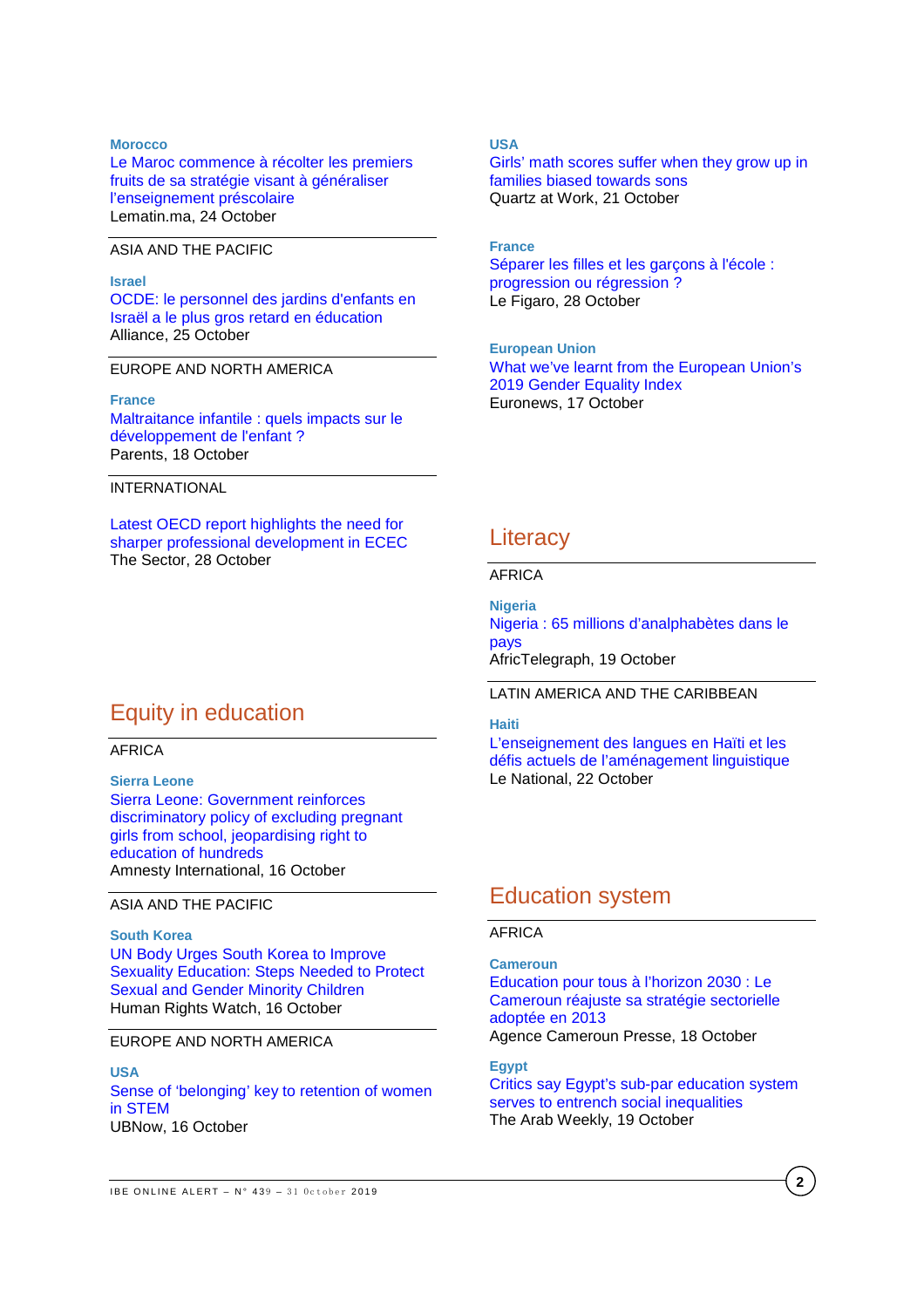**Kenya** [World Bank warns of a crisis in Kenya's](https://www.nation.co.ke/lifestyle/World-Bank-warns-of-crisis-in-Kenya-education-system/1190-5322820-format-xhtml-dhyats/index.html)  [education system](https://www.nation.co.ke/lifestyle/World-Bank-warns-of-crisis-in-Kenya-education-system/1190-5322820-format-xhtml-dhyats/index.html) Daily Nation, 24 October

**Sierra Leone** [How the crisis in Sierra Leone's education](http://www.dailyuw.com/opinion/columnists/article_9da85868-f103-11e9-b136-9f5e38f114ac.html)  [system presents barriers to growth](http://www.dailyuw.com/opinion/columnists/article_9da85868-f103-11e9-b136-9f5e38f114ac.html) The Daily, 17 October

ASIA AND THE PACIFIC

**Nepal** [Nepal Education System –](https://www.nepalisansar.com/education/nepal-education-system-an-overview-of-challenges-and-opportunities/) An Overview of [Challenges and Opportunities](https://www.nepalisansar.com/education/nepal-education-system-an-overview-of-challenges-and-opportunities/) Nepali Sansar, 26 October

EUROPE AND NORTH AMERICA

**France** [Paris et Montréal, mêmes défis en éducation](https://www.ledevoir.com/societe/education/565418/a-paris-comme-a-montreal-agir-tot-pour-les-eleves) Le Devoir, 24 October

### ASIA AND THE PACIFIC

**China** [China to revise minor protection law to curb](http://www.ecns.cn/news/2019-10-22/detail-ifzpzfnq8045664.shtml)  [school bullying](http://www.ecns.cn/news/2019-10-22/detail-ifzpzfnq8045664.shtml) Ecns.cn, 22 October

#### **Japan**

[Japan sees surge in reported school bullying](https://www.scmp.com/news/asia/east-asia/article/3033449/japan-sees-surge-reported-school-bullying-cases-following)  [cases following 'active recognition' by teachers](https://www.scmp.com/news/asia/east-asia/article/3033449/japan-sees-surge-reported-school-bullying-cases-following) South China Morning Post, 18 October

### EUROPE AND NORTH AMERICA

**Australia** [Children with disabilities are being bullied and](https://www.sbs.com.au/news/the-feed/children-with-disabilities-are-being-bullied-and-abused-in-australia-s-broken-education-system)  [abused in Australia's "broken"](https://www.sbs.com.au/news/the-feed/children-with-disabilities-are-being-bullied-and-abused-in-australia-s-broken-education-system) education [system](https://www.sbs.com.au/news/the-feed/children-with-disabilities-are-being-bullied-and-abused-in-australia-s-broken-education-system) The Feed, 28 October

**France** [Cyberharcèlement : Comment Lutter](https://www.forbes.fr/technologie/cyberharcelement-comment-lutter-efficacement-contre-ce-fleau-digital/?cn-reloaded=1)  [Efficacement Contre Ce Fléau Digital ?](https://www.forbes.fr/technologie/cyberharcelement-comment-lutter-efficacement-contre-ce-fleau-digital/?cn-reloaded=1) Forbes France, 23 October

# **STEM**

EUROPE AND NORTH AMERICA

**USA** [AI disruption and STEM jobs](https://fcw.com/articles/2019/10/17/ai-kent-hurd-workforce.aspx) FCW, 17 October

# School violence and bullying

#### AFRICA

**Cameroun** [Cameroun: l'école, un haut lieu de criminalité?](http://afrique.le360.ma/autres-pays/societe/2019/10/20/28271-cameroun-lecole-un-haut-lieu-de-criminalite-28271) Le360afrique, 20 October

**Kenya** [Report reveals shocking details of bullying in](https://en.unesco.org/news/transforming-literacy-training-community-learning-centre-managers-nepal)  [schools](https://en.unesco.org/news/transforming-literacy-training-community-learning-centre-managers-nepal) Nairobi News, 17 October

# Teachers & Teaching

AFRICA

**Algeria**

[Education: suivi mitigé de la grève des](https://en.unesco.org/news/giving-teachers-voice-their-professional-development-zambia)  [enseignants du primaire à l'échelle nationale](https://en.unesco.org/news/giving-teachers-voice-their-professional-development-zambia) Algérie Presse Service, 21 October

ASIA AND THE PACIFIC

#### **Japan**

[Japanese early education staff feel least](https://www.japantimes.co.jp/news/2019/10/26/national/social-issues/japan-early-education-staff-feel-least-valued-among-eight-oecd-nations-survey-finds/#.XbhN_ExFw08)  [valued among eight OECD nations, survey](https://www.japantimes.co.jp/news/2019/10/26/national/social-issues/japan-early-education-staff-feel-least-valued-among-eight-oecd-nations-survey-finds/#.XbhN_ExFw08)  [finds](https://www.japantimes.co.jp/news/2019/10/26/national/social-issues/japan-early-education-staff-feel-least-valued-among-eight-oecd-nations-survey-finds/#.XbhN_ExFw08) The Japan Times, 26 October

EUROPE AND NORTH AMERICA

**UK** [Kids Who Aren't Glued to Their Classroom](https://www.psychologytoday.com/us/blog/the-athletes-way/201910/kids-who-arent-glued-their-classroom-chairs-learn-better)  [Chairs Learn Better](https://www.psychologytoday.com/us/blog/the-athletes-way/201910/kids-who-arent-glued-their-classroom-chairs-learn-better) Psychology Today, 26 October